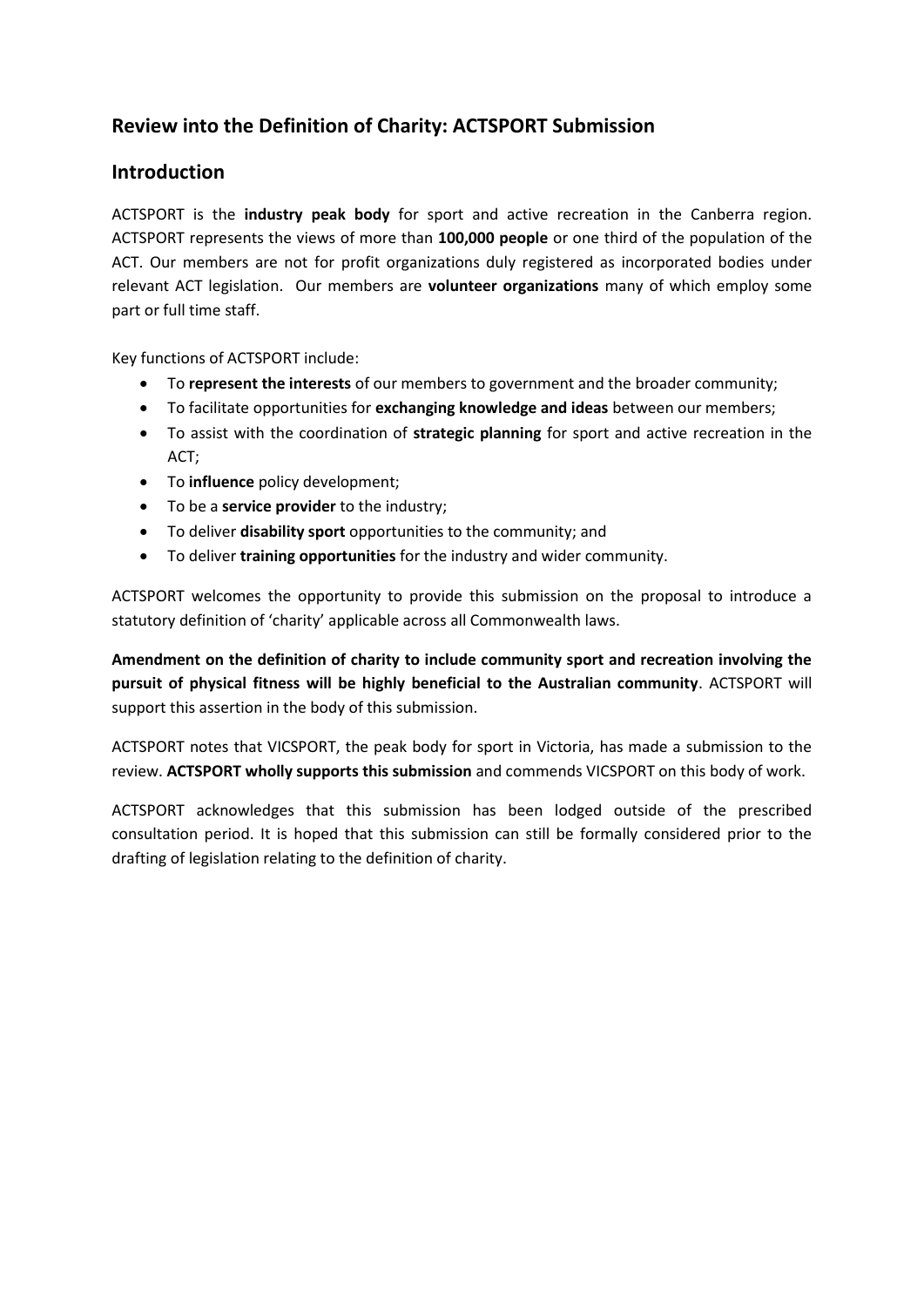## **Executive Summary**

- ACTSPORT endorses the submission made by VicSport to the Definition of Charity review;
- It is widely recognised and supported by research and evidence that sport and active recreation are highly effective strategies in enhancing preventative health;
- This is point is particularly important given Australia's propensity for being overweight and obese;
- The cost of physical inactivity to the Australian economy is estimated at \$13.8 billion annually;
- Community sport and active recreation should be recognised as a charitable cause given the significant level of public benefit it provides to Australian citizens. This benefit includes wide ranging health, social, psychological and physical benefits, as well as being a critical element of the national identity;
- The major barrier to participation in sport and active recreation is cost;
- Receiving charity status would better enable community sport and active recreation to appeal to a wider range of people (particularly those at risk) by lowering costs of participation, launching targeted programs and attracting and retaining more skilled workers through improving the financial sustainability of community sport and recreation groups;
- Consideration should be given to providing community sport and recreation groups with deductible gift recipient eligibility in order to provide a potential financial incentive to eligible potential participants;
- A successful model exists in the United Kingdom that could be adapted and adopted in Australia, whereby community sporting clubs are provided status that enables them to receive numerous tax concessions; and
- The Independent Sports Panel's report on The Future of Sport in Australia recommended that some form of tax rebate for participation in sport and active recreation should be examined. The revision of the definition of charity provides such an opportunity.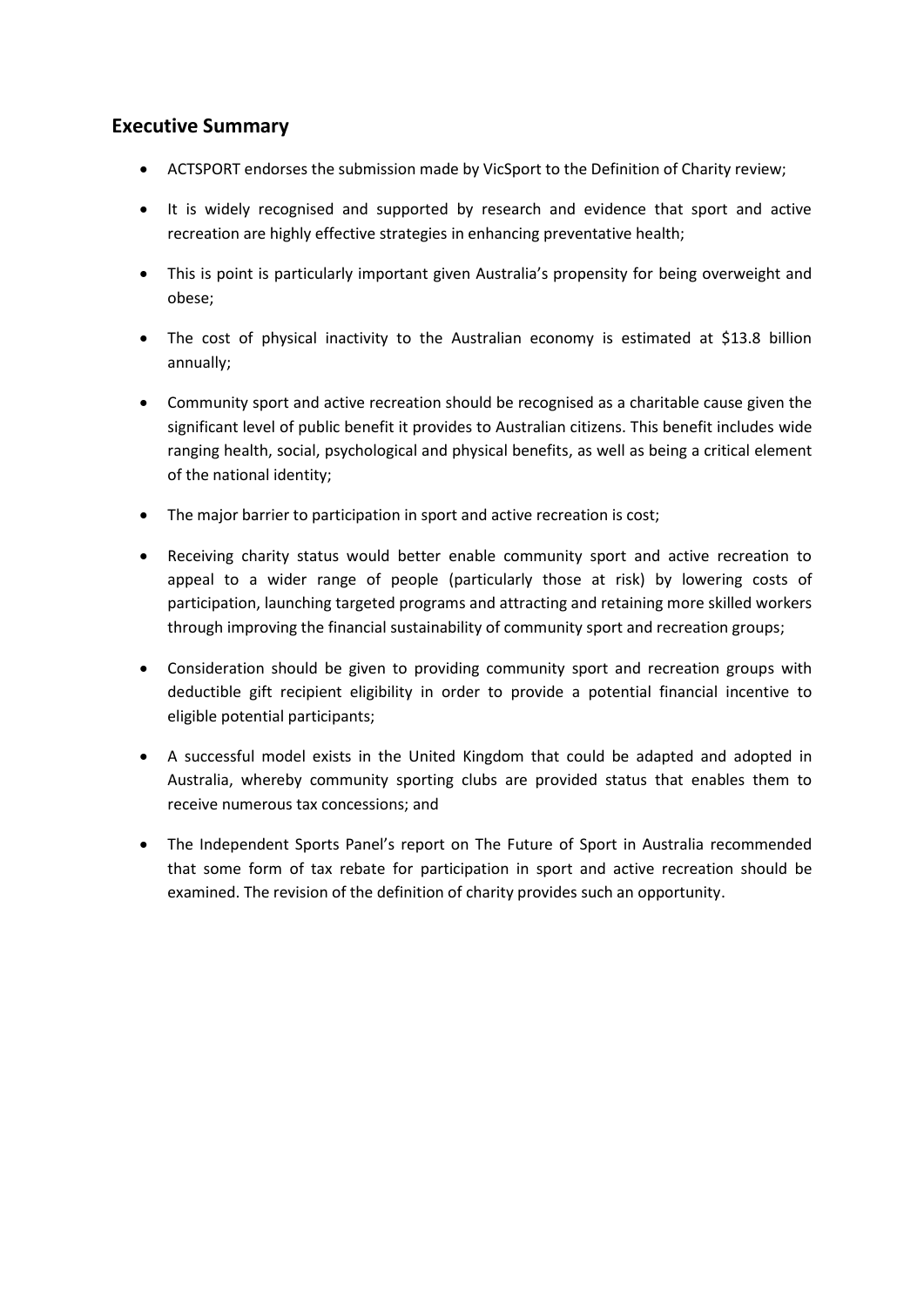## **Community Sport and Recreation**

ACTSPORT supports the comments made by VICSPORT relating to community sport and recreation in their submission to this review.

In 2010 the Commonwealth Government released a report, *"AUSTRALIAN SPORT the pathway to success"*, which states that:

"… *the active lifestyle that has played a significant role in establishing our nation's identity, culture and international sporting reputation is being challenged by the demands of modern life and an increasingly sedentary lifestyle, particularly amongst our children.*

*According to the Organisation for Economic Co-operation and Development (OECD), Australia has the fifth highest rate of adult obesity in the developed world. The 2007/08 National Health Survey found that 68% of adult Australian men and 55% of adult women were overweight or obese Further, 17% of Australian children (5–17 years) were overweight and nearly 8% were obese."*

Worryingly the report also states:

*"Participation in sport has stalled over the last decade amongst Australian children. During the 12 months to April 2009, 1 million children aged 5 to 14 did not participate in any organised sport outside of school hours, with a higher proportion of girls (44%) not participating in organised sports than boys (30%)."*

Community sport and recreation has the potential to make a significant difference to the quality of life to Australians. Every effort must be made to make participation in physical activity more accessible to as many Australians as possible through enhanced provision of services from sport and recreational organisations,. Including community sport and recreation within the definition of charity will enable community organisations to gain advantages that will enable them to (i) **lower the cost of participation,** (ii) increase investment from private and corporate sectors and (iii) **employ and retain highly skilled people** to develop and deliver quality programs and services to the community.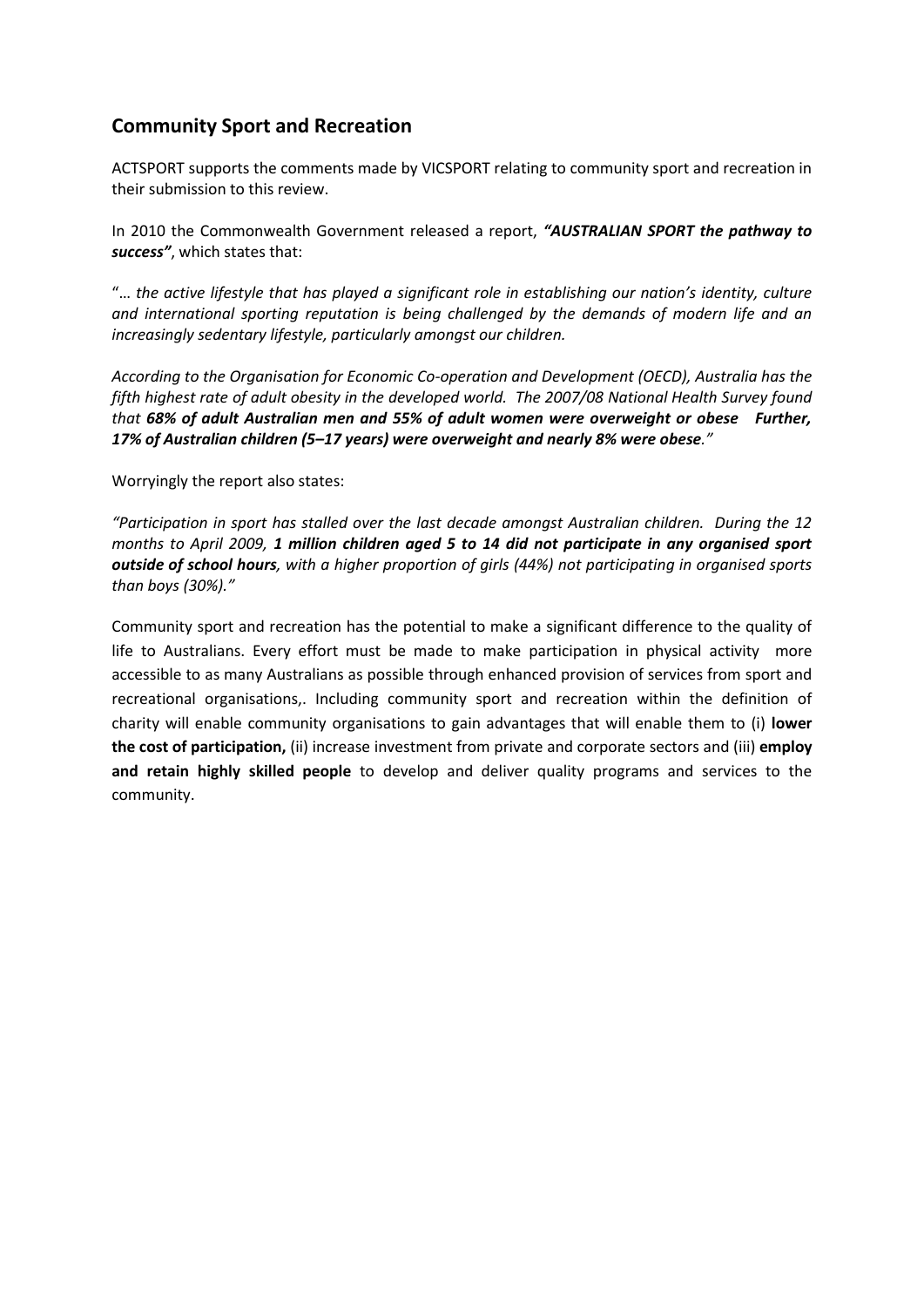## **Financial Challenges**

In common with other not for profit organizations, our members are faced with the perennial challenge of funding their operations in an increasingly difficult financial environment. Unfortunately the current definition of charity, which excludes community sport and recreation imposes a severe financial constraint on amateur community sport and recreation clubs and associations and limits their capacity to undertake a wider range of much needed fund raising activities.

All Governments through the Sport and Recreation Ministers' Council (SRMC) have accepted that **State Sporting Organisations play in leading and growing their sports for the benefit of all community members**. Further, the Governments recognise that sport does assist to build communities through **social inclusion** for those people who are vulnerable to social and structural disconnection.

It has become clear that there is a growing need and indeed opportunity to **strengthen partnerships** between Commonwealth State and Territory Governments and community sport and recreation organizations to **improve access** to sport and recreation activity.

Although community sport and recreation organisations are a natural **conduit for reaching out to local communities** and bolstering participation in sport, a lack of resources and capacity to build pathways from the grassroots up has hampered their ability to broaden participation for the benefit of the community.

The Government report states that *"In order to reinvigorate engagement in sport amongst our community and to regain our competitive edge, we need to do things differently. We need to place a strategic focus on collaboration, reform and investment across the entire sporting pathway – from the grassroots up."*

Our members believe the inclusion of "community sport and recreation" in the definition of charity will greatly assist in attracting the required investment from the community and the commercial sector. We understand that charities are **eligible to receive various taxation concessions** such as:

- Income tax exemption (currently available to not-for-profit sport and recreational organisations);
- Dependent on individual circumstance, exemption from or a rebate of fringe benefits tax (FBT); and
- Concessional treatment under the goods and services tax (GST) provisions.

In addition, charities have the opportunity to apply to the ATO for **deductible gift recipient (DGR) eligibility** so they can receive donations from individuals, who in turn may claim a tax deduction.

Charities and Public Benevolent Institutions (PBI's) are also eligible to apply for a wide variety of **funding opportunities through trusts and foundations**. Community sport and recreational organisations do not qualify for many of these under the existing environment.

State and Territory Governments also rely on the outdated common law meaning of charity and have a range of relationships with charities, through the provision of taxation concessions and delivery of government funded services. At this level, charities may be eligible for a range of exemptions or concessions in relation to pay-roll tax, land tax, stamp duty, bank account debits tax and local government rates.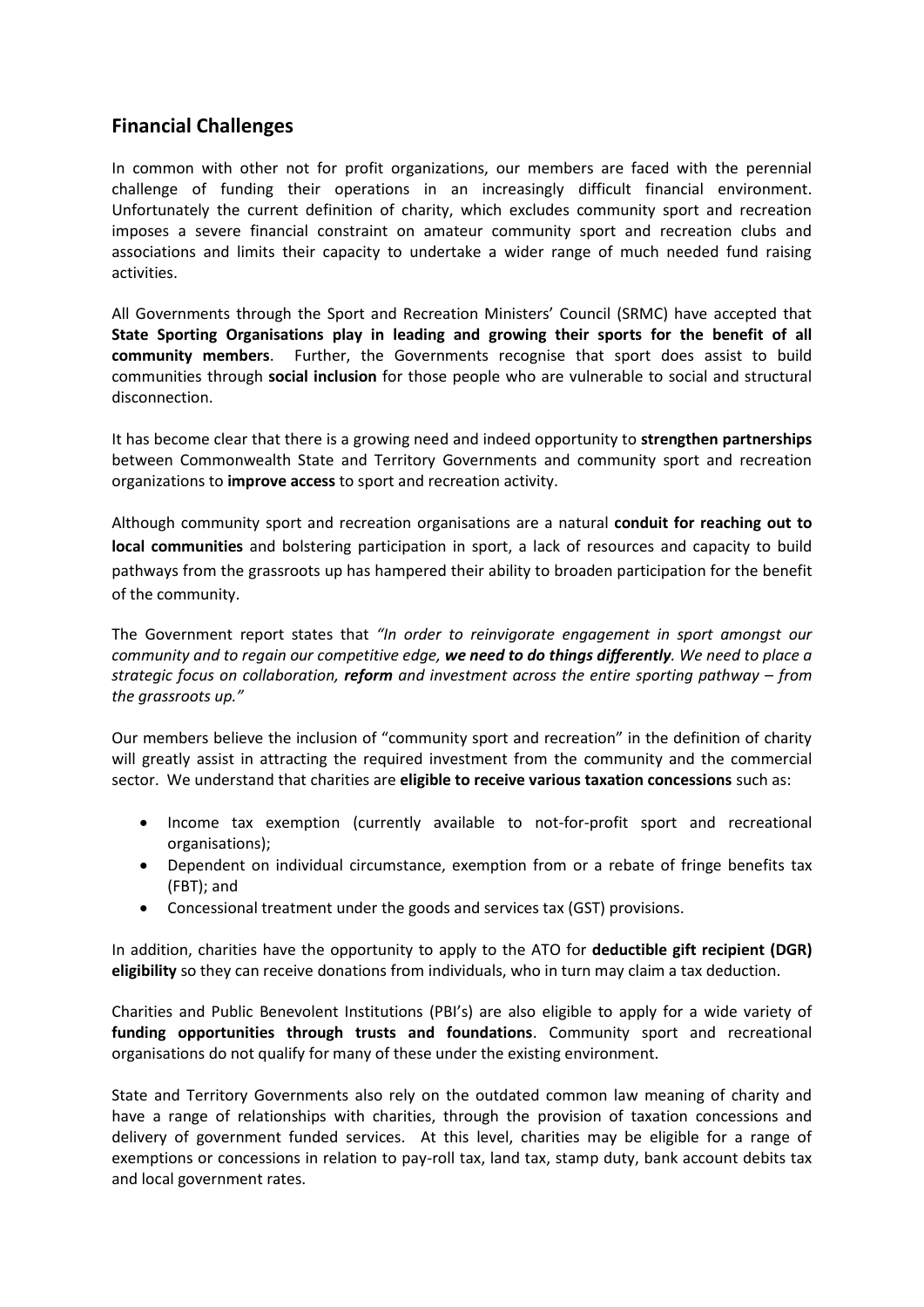## **Incorporation of Organisations**

All States and Territories have their own Associations Incorporation Acts which provide a framework for registration and compliance monitoring of not-for-profit organisations that become incorporated. The various jurisdictions have different reporting requirements for incorporated associations. Some jurisdictions require incorporated associations to present audited accounts to their annual general meeting and then file them with the relevant government department for public inspections, whereas other jurisdictions do not require them to keep proper accounting records or to have their records audited.

We believe Australia should strongly consider **adopting the UK model** whereby sports clubs are able to register with Her Majesties Revenue and Customs (HMRC) as a Community Amateur Sports Club (CASC), to qualify for a number of tax advantages - known as tax exemptions and tax reliefs - on income, gains and on profits from some activities. These include claiming back tax on Gift Aid donations, and relief on Corporation Tax and on non-domestic rates. The relief on rates is apparently 80%.

In order to qualify a club must:

- Be **open** to the whole community
- Be organised on an **amateur** basis
- Have as its main purpose **providing facilities** for, and **promoting participation** in one or more eligible sports
- Meet the location requirement
- Meet the management condition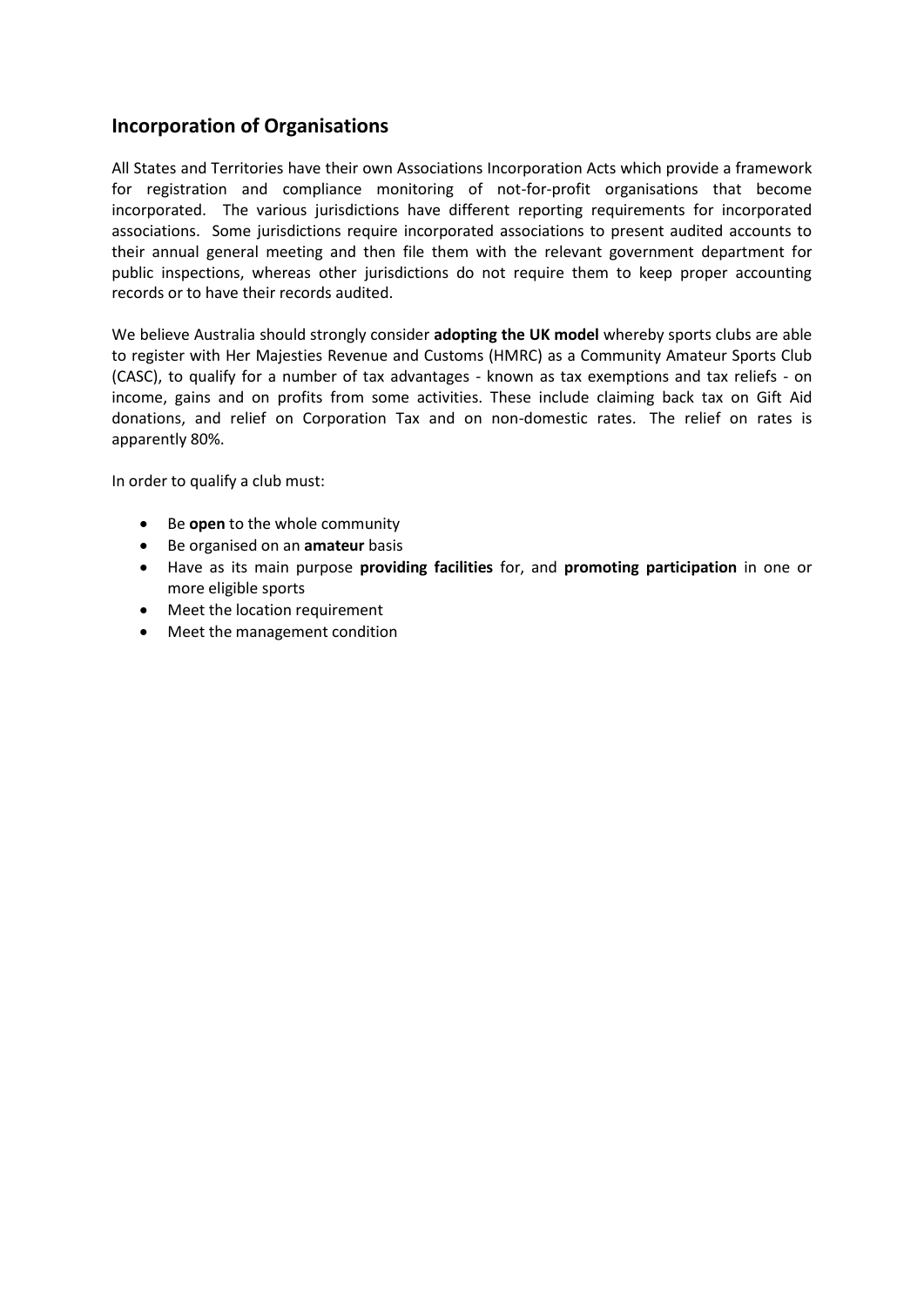## **Public Benefit**

Our members believe they meet this criterion and pass the test of public benefit in terms of:

- The **advancement of health** or the saving of lives;
- The advancement of citizenship or community development;
- The relief of those in need by reason of youth, age, ill-health, disability, financial hardship or other disadvantage;
- The advancement of education (for example, they provide training or skills development for the public);
- The advancement of human rights, conflict resolution or reconciliation or the promotion of religious or racial harmony or equality and diversity;
- The advancement of religion;
- Other purposes beneficial to the community (for example, they provide public amenities or recreational services and facilities. This means not just land, buildings and equipment, but also the organising of sporting activity.

Critically, there is a significant body of research that conclusively finds that physical activity is of paramount **importance to a nation's health and wellbeing**. There is no doubt that establishing a sport and recreation system that breaks down any barriers to participation is of high community interest and will undoubtedly provide **large benefit to the public**.

In 2008 Medibank Private estimated the **total economic cost of physical inactivity to the Australian economy to be \$13.8 billion each year**. High levels of obesity and inactivity place additional burdens on the already strained health system.

The Senate Environment, Communications, Information Technology and the Arts References Committee concluded, public investment in recreational and sporting activities provides an important dividend to terms of both public health and social cohesion. We believe the associated modest increase in Commonwealth outlays through rebates would be heavily outweighed by future savings in Health and Community Services expenditure.

At present these costs (\$68bn) account for a major proportion of the Commonwealth Budget. For the ACT Government, **Health costs account for 30% of the budget** and are increasing at the rate of 10% per year. At this rate, it will consume the whole budget by 2040 unless foresighted actions are taken. We believe that the other State Governments are in a similar position.

The only way to avert this untenable outcome is to dramatically increase the level of sport and recreation activity across the whole community.

Some of the potential government health cost savings from increased sport and recreation participation are detailed in the Senate report:

- *"The Australian Institute of Health and Welfare (AIHW) stated that physical inactivity is responsible for about 6.7 per cent of the total burden of disease and injury in Australia in 2003.*
- *A report into the costs of illness attributable to physical inactivity in Australia found that the annual direct health care cost is approximately \$377 million per year.*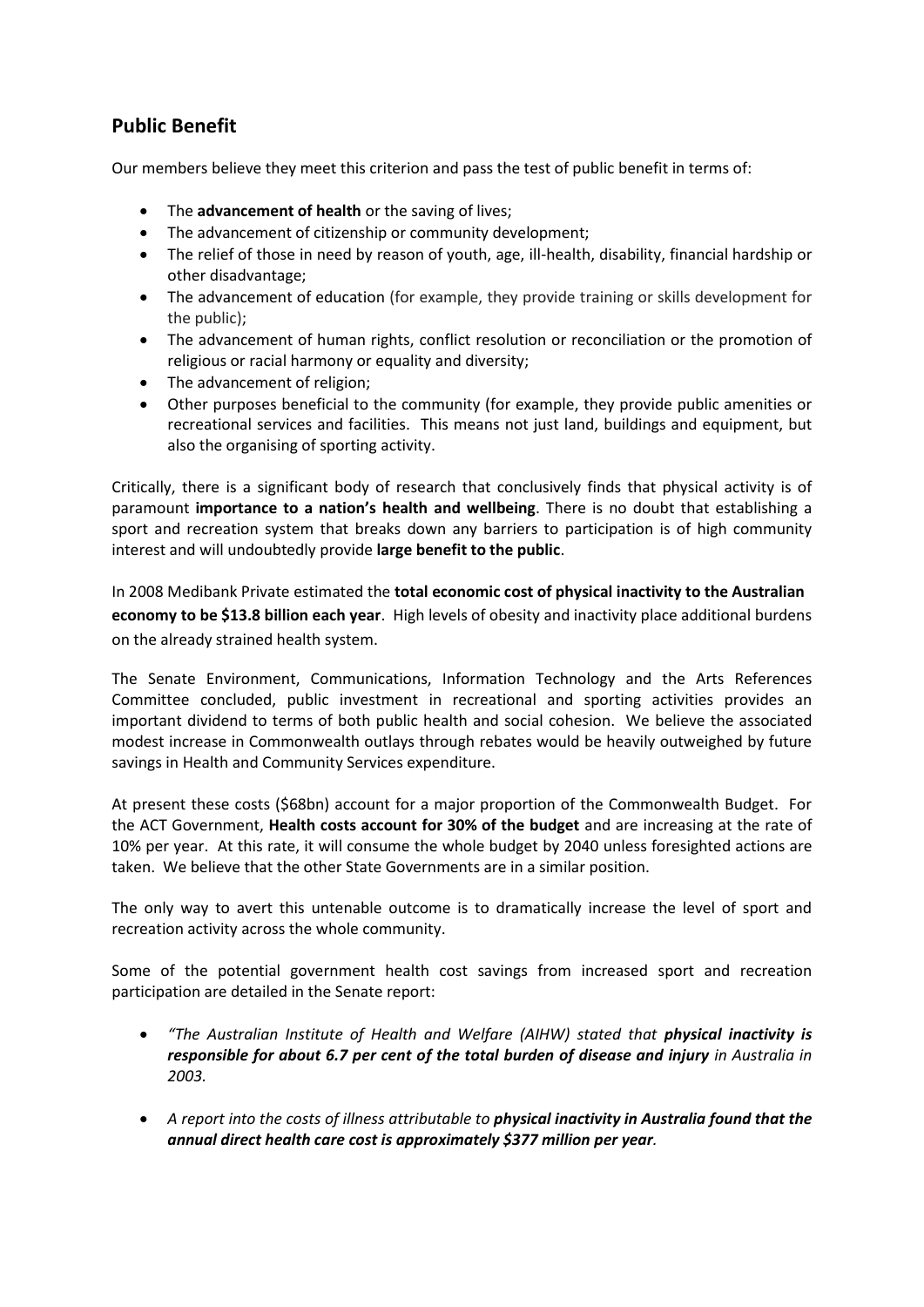- *The costs (for each of the diseases or conditions in the study) were estimated to be \$161 million for coronary heart disease (CHD), \$28 million for non-insulin dependent diabetes mellitus (NIDDM), \$16 million for colon cancer, \$101 million for stroke, \$16 million for breast cancer, and up to \$56 million for depressive disorders.*
- *The report estimated that 122 deaths per year from CHD, NIDDM and colon cancer could be avoided for every one per cent increase in the proportion of the population who achieve a level of sufficient and regular physical activity. These estimates indicate that one quarter of these deaths occur in people under 70 years and indicate that 1764 life years could be gained for every one per cent in increase in moderate activity levels. The analysis indicates that gross savings of \$3.6 million per annum in the health care costs of these three diseases could be achieved for every one per cent gain in the proportion of the population who are sufficiently active.*
- *Another report also estimated that physical inactivity accounts, on a conservative estimate, for approximately \$400 million each year in direct health costs. There are about 8000 preventable deaths each year in Australia associated with physical inactivity, and it makes a large contribution to the overall burden of disease in Australia, ranking second only to tobacco use as the most important issue in prevention.*
- *Studies overseas have reached similar conclusions on the effect of physical inactivity on health costs. A US study concluded that increasing participation in regular moderate physical activity among the population over the age of 15 years would reduce annual medical costs in that country by approximately US\$29.2 billion in 1987 . US\$76.6 billion in 2000 dollars.*
- *The National Heart Foundation also argued that health benefits from physical activity can translate into significant health cost savings. The Foundation estimated that \$8 million per year could be saved for every one per cent increase in the proportion of the adult population that is sufficiently active.*
- *The obesity problem in Australia provides an example of the significant burden such conditions can impose on the health care system. Obesity has significant health effects, including as a risk factor for cardiovascular disease, stroke, high blood pressure, type 2 diabetes, sleep apnea, osteoarthritis, psychological problems and reproductive problems in women.*
- *While the personal burden of obesity is considerable, through reduced life expectancy and increased disability, the financial burden for governments of increased health care costs associated with obesity are also significant. In 1989-90 the National Health and Medical Research Council (NHMRC) estimated that the indirect costs of obesity in Australia amounted to \$736 million (excluding personal expenditure on weight control measures estimated at \$500 million a year). Further, reducing the prevalence of obesity by 20 per cent would realise health care savings estimated at \$59 million. More recently in 2003 the National Taskforce on Obesity estimated that the annual cost of obesity was \$1.3 billion and rising. In the United States it has been estimated that the cost of obesity related medical expenses reached US\$75 billion in 2003.*
- *The health care costs associated with eating disorders are also considerable. In 2000-01, some 16 per cent of all hospitalisations for mental and behavioural disorders in women aged 12-24 were due to eating disorders. A recent report found that for young women the most frequent diagnoses resulting in hospitalisation was depression, followed by eating disorders.*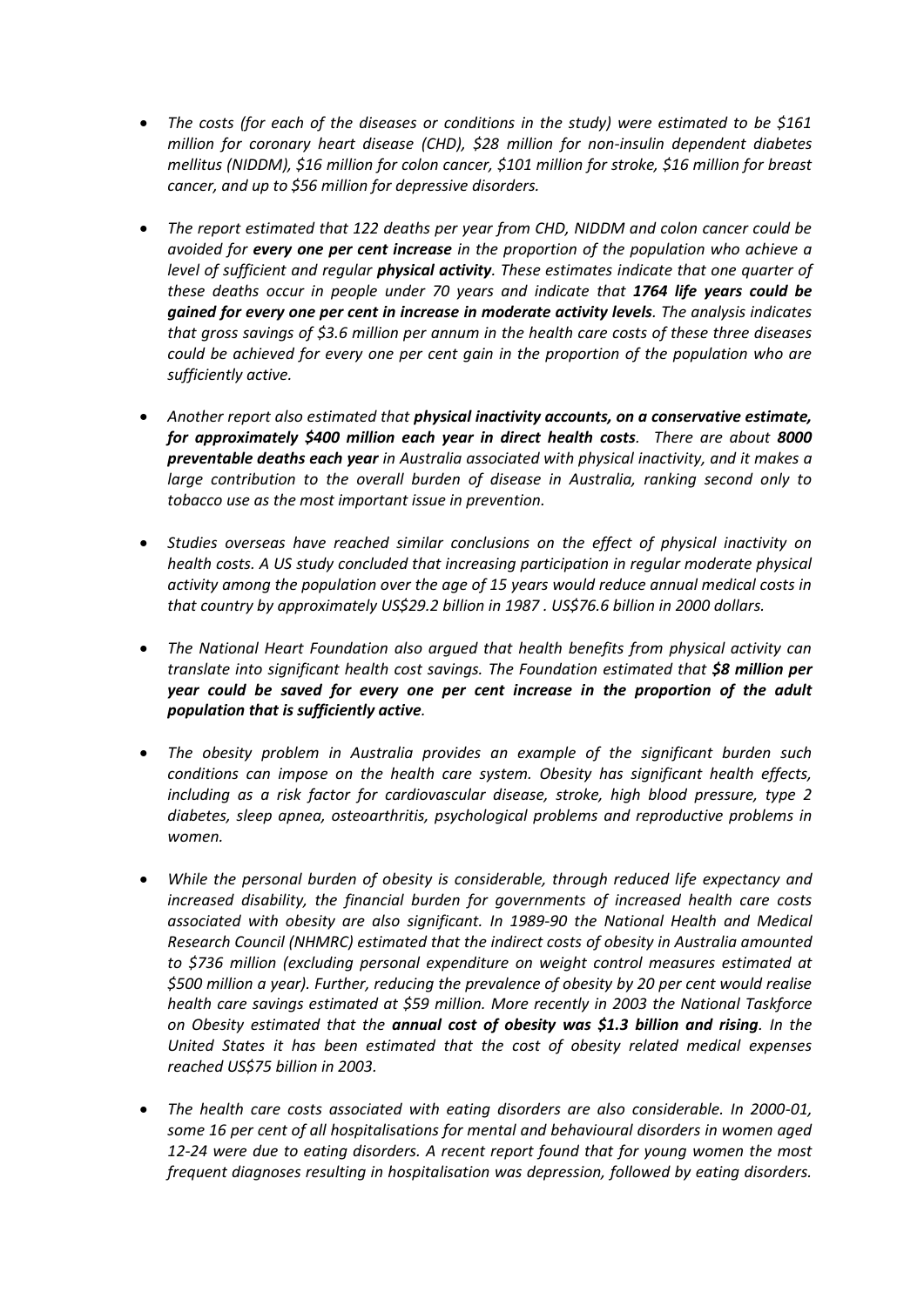*The 1999 Burden of Disease and Injury Survey found that eating disorders were the fourth leading cause of burden in females aged 15-24.*

- *Evidence indicates that participation in sport and recreation has benefits for all age groups. Australian Bureau of Statistics (ABS) and other social research confirm strong positive associations of physical activity for girls and young women, with leadership and teamwork skills, skill development, improved self-esteem and a reduced likelihood of making healthcompromising choices (substance abuse, physical inactivity, poor eating). The benefits of physical activity for health and longevity among older adults (50 years or more) are also well established. There is good evidence that in addition to reducing the functional declines of ageing, regular physical activity reduces the risk and severity of major diseases affecting women (e.g. cardiovascular and lung disease, diabetes and breast cancer). Regular movement and strength training help to maintain balance and flexibility, thereby assisting in the prevention of injurious falls, particularly amongst post-menopausal women.*
- As noted above, physical activity is important in maintaining good health. National *guidelines have set out the amount of physical activity that Australians should take up if they are to gain health benefits. The National Physical Activity Guidelines for Australians recommend at least 30 minutes of moderate-intensity physical activity on most, preferably all, days of the week to obtain health benefits. This is generally interpreted as 30 minutes on at least five days of the week, a total of 150 minutes of moderate activity per week. The guidelines for children and adolescents recommend at least 60 minutes of moderate to vigorous physical activity every day.*
- *The National Heart Foundation stated that the majority of Australian women are not physically activity enough to obtain health benefits. According to the 2000 National Physical Activity Survey, more than half (55 per cent) of Australian women aged 18-75 years are not reaching recommended levels of physical activity and a further 15 percent do not participate in any physical activity. VicHealth stated that in Victoria in 2004 only 58.6 per cent of men and 55.1 per cent of women participated in sufficiently regular physical activity to achieve a health benefit.*
- *There is no recent national data on the physical activity levels of Australian children and adolescents. In a 2004 survey in NSW, three quarters of the students in Years 6, 8 and 10 reported levels of physical activity that met the physical activity recommendations (see above). Boys reported more activity than girls, but for both genders participation decreased with age. A 2004 survey in Western Australia found that one-quarter of high school males surveyed, one-third of high school females and one out of seven primary school students reported doing no sport, exercise or dance activities in a typical week.*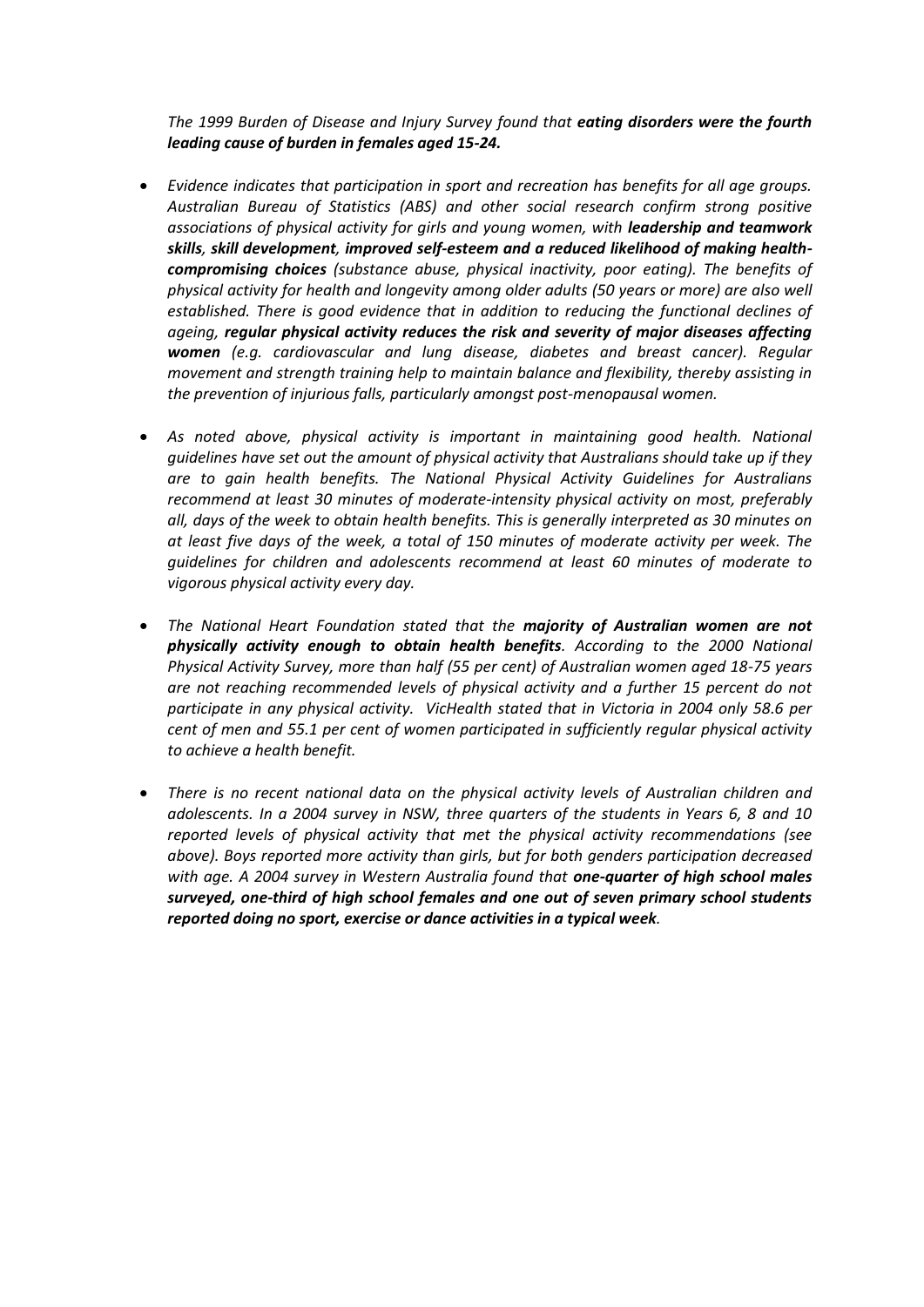## **Overcoming Barriers to Participation**

Our members advise that **cost is a significant barrier** to participation in both junior and senior competitions. Increased costs have a major impact on junior players, particularly girls, children from multiple child families, and women moving to modified and junior competition to higher aged competition. For many sports participation drop-out begins after the under-12s and accelerates through the teenage years. The general view is the 'drop out phenomena':

- Peaks at about age 15/16 years
- Is greater for girls than for boys
- Occurs in the transition between primary and secondary school, and at the end of secondary school education

The cost of involvement in sport and recreation activity is also prohibitive for many women. Womensport and Recreation Victoria have reported that, in a recent survey of women and sport in Victoria, the cost of participating in sport was cited as the **main barrier for women** participating in sport. It is doubly difficult where there a multiple children or when the parents participate as well.

Costs include membership fees and often uniforms or equipment costs. These costs put many activities out of the range of the average family. Women, especially from single income families, may not have sufficient disposable income to permit participation by themselves or their children in activities other than activities that do not involve a cost, such as walking. Recreation SA stated that **many women put their own social and recreational needs after the recreation needs of the rest of their family.**

In 2009 the Independent Sports Panel's report on the Future of Sport in Australia found that *the cost of sport participation has increased by much more than the Consumer Price Index (CPI) or inflation. According to the Australian Bureau of Statistics (ABS), the CPI increased in Australia by 36.6 per cent over the 10 years from 1998–99 to 2008–09.*

*ABS data suggests that sport participation costs (including sporting club subscriptions and registration fees) increased by up to 69.4 per cent over the same period. A broad and informal analysis conducted on behalf of the Panel by the Australian State Sports Federations Alliance shows an average increase in costs of 92 percent across 15 randomly selected local clubs and sporting organisations.*

*Participation costs include equipment such as boots, swimmers, goggles, uniforms, ballet shoes, bats, racquets, gloves and protective helmets, and the petrol required to transport children to venues. For many families, these escalating costs are increasing burdens on family budgets and the ability to support children participating in multiple sporting competitions and physical activities. Many sport and physical activity groups have tried to support families with more than one or two children participating in a sport by offering reduced registration fees but this comes at the expense of the club by loss of revenue or an add-on expense for other families.*

Local sporting clubs face ongoing difficulties associated with the escalating costs of getting *individuals and sport teams on to the field. For example, insurance costs are increasing for individuals and clubs. The 2002 Senate Standing Committee on Economics Inquiry into the impact of public*  liability and professional indemnity insurance cost increases shows that sport and recreational *organisations have been more disproportionably affected by increases in the cost of public liability insurance, these increased premiums being passed on to the participants at the grassroots level. This*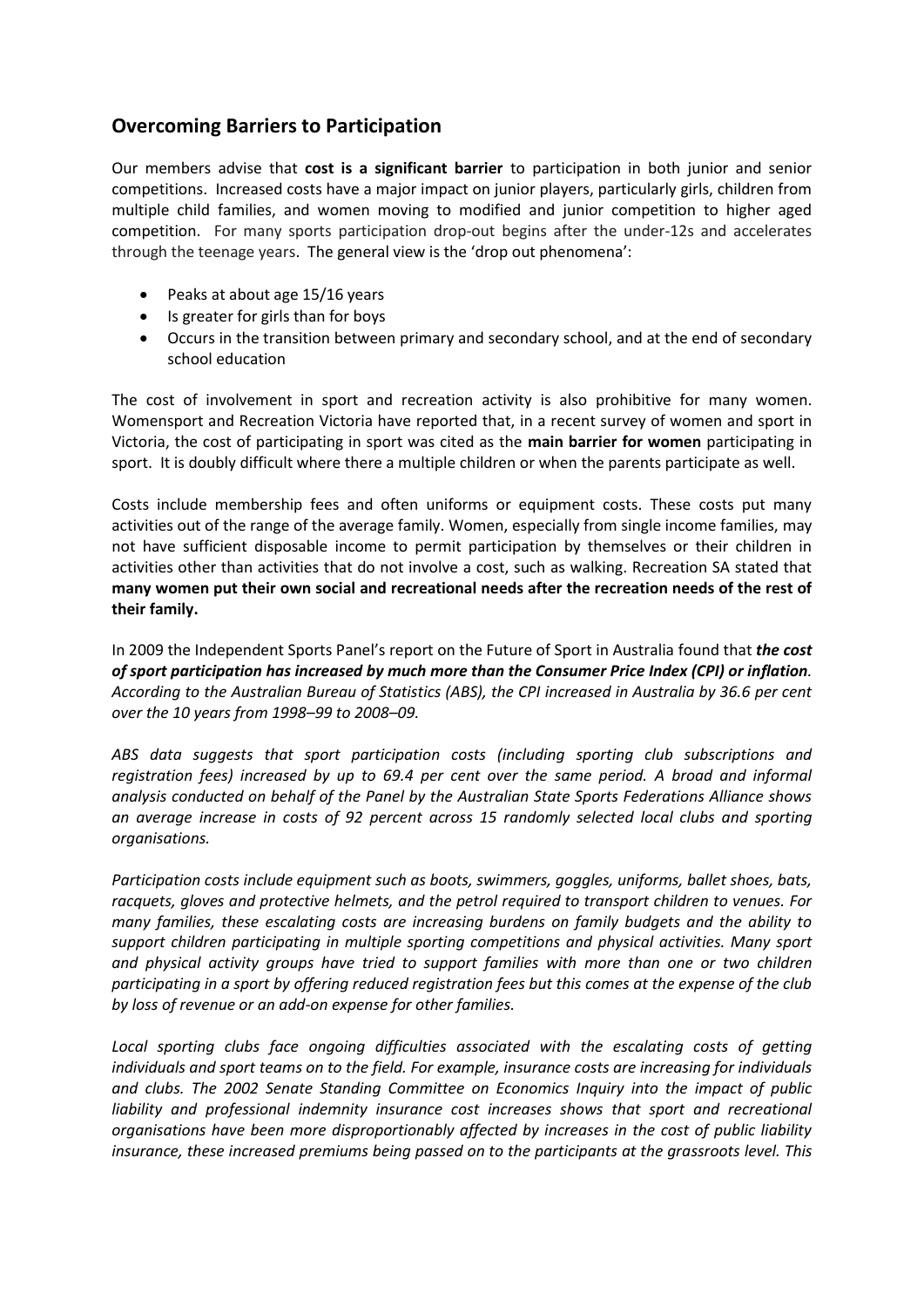*issue will continue to place significant financial burdens on community sporting clubs. Facility owners, such as local governments, are adopting more commercial charges for use of their facilities.*

*Consideration needs to be given to how these costs can be contained. There is a need to examine ways to reduce costs for both participants and sporting organisations.*

Earlier in 2006 the Senate Environment, Communications, Information Technology and the Arts References Committee conducted an inquiry into women in sport and recreation in Australia. The Committee found:

- Participation in recreational and sporting activities is a practical and efficient way to increase physical activity, thereby maximising the health and social dividends to the community.
- There need to be sustained and focused efforts to increase the physical activity levels amongst all Australians.
- Strategies need to be developed for minimally physically active and sedentary people. Both males and females to undertake some form of physical activity and these need be applied across all age groups.
- Strategies need to be developed for both men and women who are moderately physically active to ensure that they can sustain this level of activity throughout their lives, regardless of age.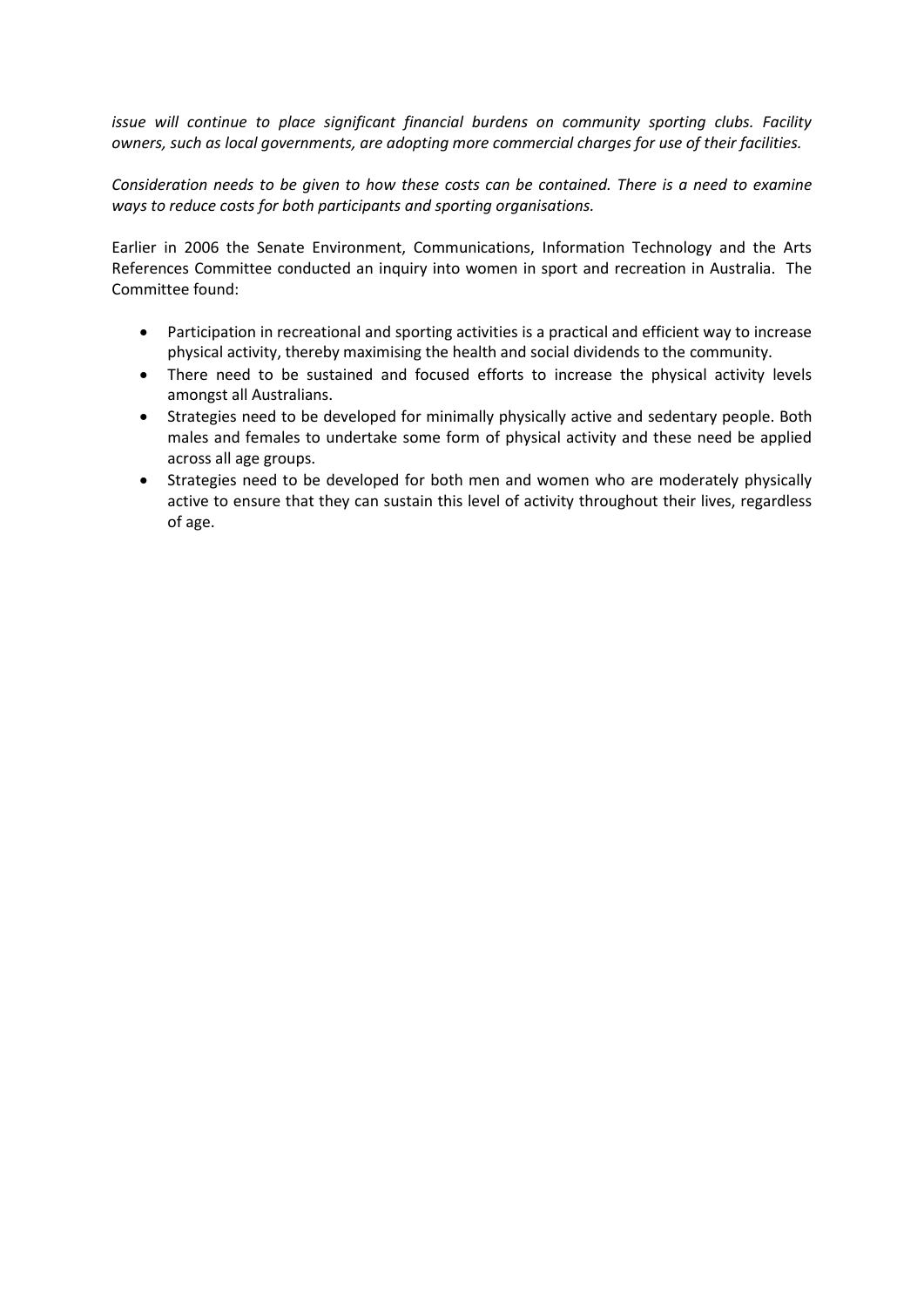## **Tax Deductions to Reduce Costs of Participation**

ACTSPORT is a member of the Australian State Sports Federation Alliance, which comprises our peers in other states. The Alliance strongly supports the recommendation of the Independent Sports Panel's report on The Future of Sport in Australia:

*"That the Australian Sports Commission in conjunction with the Department of Health and Ageing should explore the viability of tax rebates, voucher or another system designed to reduce the cost of participation, and the likely contribution of such schemes to increasing participation levels*."

We believe that this could be achieved if sport and recreation organizations registered as charities were able to become deductible gift recipients (DGRs) and player participant fees were treated as tax deductible gifts.

The **first step** in achieving this objective is for community sport and recreation to be recognised under a revised definition of charity.